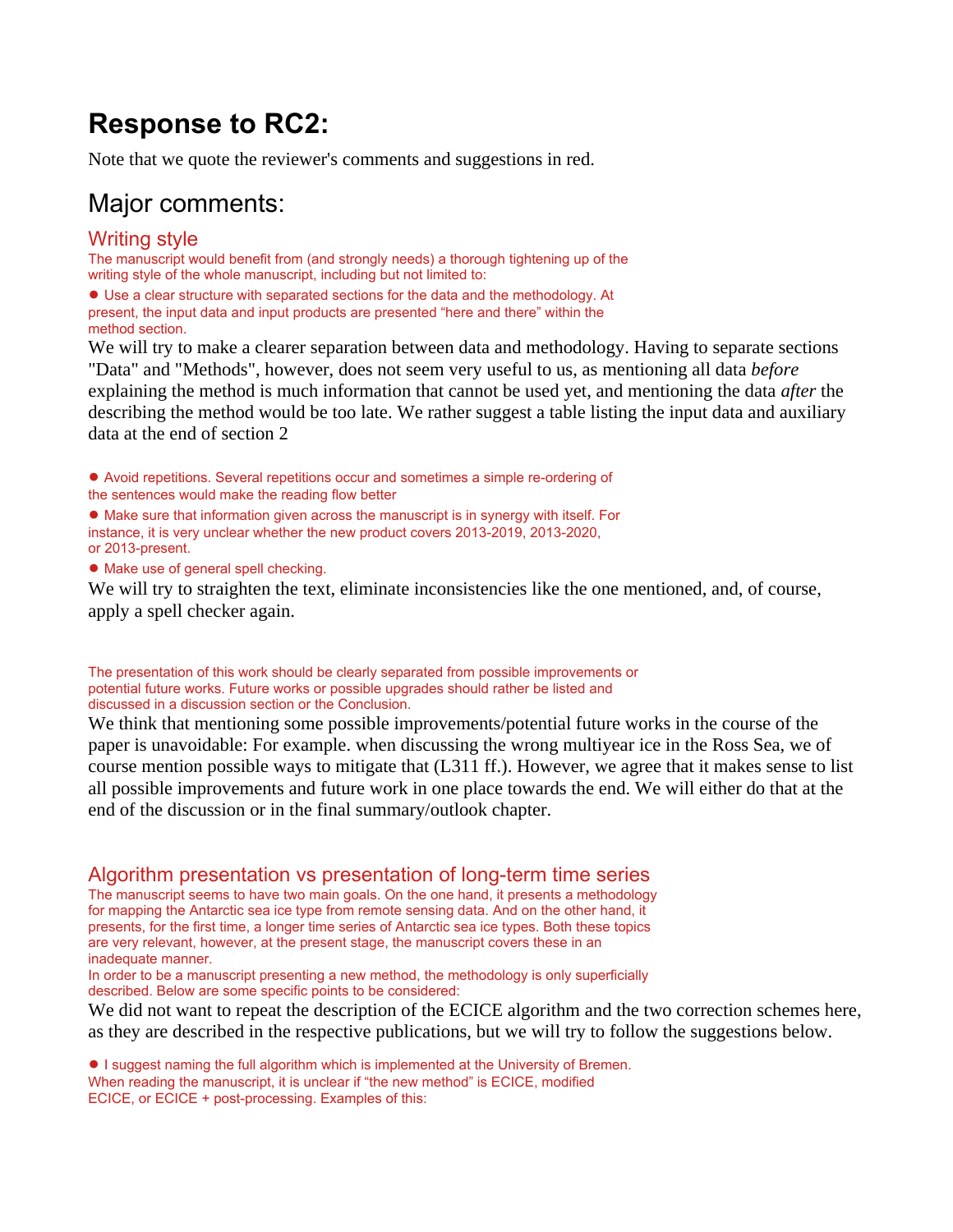○ L64: "Recently, a method has been developed ...". Which method is this? Add a reference.

(The reference is already at the end of that sentence.)

○ L66-69: "The method is based on ECICE ... and a later modification ..." Unclear if the ECICE has been modified, or if post-processing includes modifications of the outcome...

○ L72-74: "In this study, we have adapted this method to the Antarctic conditions ...". Again unclear what "this method" is.

○ L85-86: "Our estimation of MYI concentration actually is a two-step procedure that first uses ECICE and then applies two correction schemes ..." Assuming that "our estimation" is coming from "the new method", here for the first time it seems clear that the method is in fact the ECICE retrieval pluss some post-processing (correction schemes).

○ L193: "The final result of the two-step retrival scheme ...".

O etc.

Thank you for pointing this out. We agree that we must make the naming more consistent throughout the manuscript and will do that.

● L114-116: it is mentioned that "the median is used as a measure of confidence of the result for each surface type". However, this confidence field is never presented and it is not clear if this information is provided together with the ice type product. This information is saved along with the resultss of ECICE. We will insert a brief discussion of that.

● Section 2.1 is describing the core/backbone of the classification algorithm. I would

have liked to see a few equations or illustrations (e.g. flow diagram) of the ECICE

methodology. Especially, the paragraph relevant for the Antarctic adaption (L105-117)

is hard to read as it is and would benefit from supplementing equations/illustrations.

We consider including a flow diagram of the methodology but are unsure about the degree of detail needed here. The ECICE algorithm is described in detail in the cited publications (Shokr et al., 2008 ; Shokr and Agnew, 2013) and we do not want to repeat too much of that here.

● L166: "For all input parameters, we use daily gridded data". How did you arrive at these gridded data? Especially, for scatteromter data, a sentence on how the angle-dependent swath data are gridded would be relevant.

We combine all AMSR swaths of one day and then interpolate to the grid using a distance-weighted near-neighbor approach (the one from Generic Mapping Tools with four sectors). The ASCAT swath data are converted to common incidence angle of 40° and then interpolated to the grid. We will either add these details in this section or put this into a small section in the appendix.

● L175: "Later in the season, sea ice that has formed ... away from MYI is FYI". How do you account for the changing position of MYI during the season and thereby collect only FYI data?

We made sure the used FYI areas are so far away from the start-of-the-season MYI that the latter cannot have drifted there. If we assume 15 km of maximum daily drift (rough estimate from 1 year of OSISAF drift data), this would mean, e.g. 1500 km in June. We will add such an estimate to the description.

● L196-197: "... retrieved the ice type concentrations for the months of Feb to Nov ...". I did not find any comment on why summer months are omitted, or why exactly this period has been chosen for the Antarctic product.

In general, under permanent melting conditions, the radiometric/backscattering properties of sea ice change considerably and differences between the ice type diminish or even vanish. Therefore using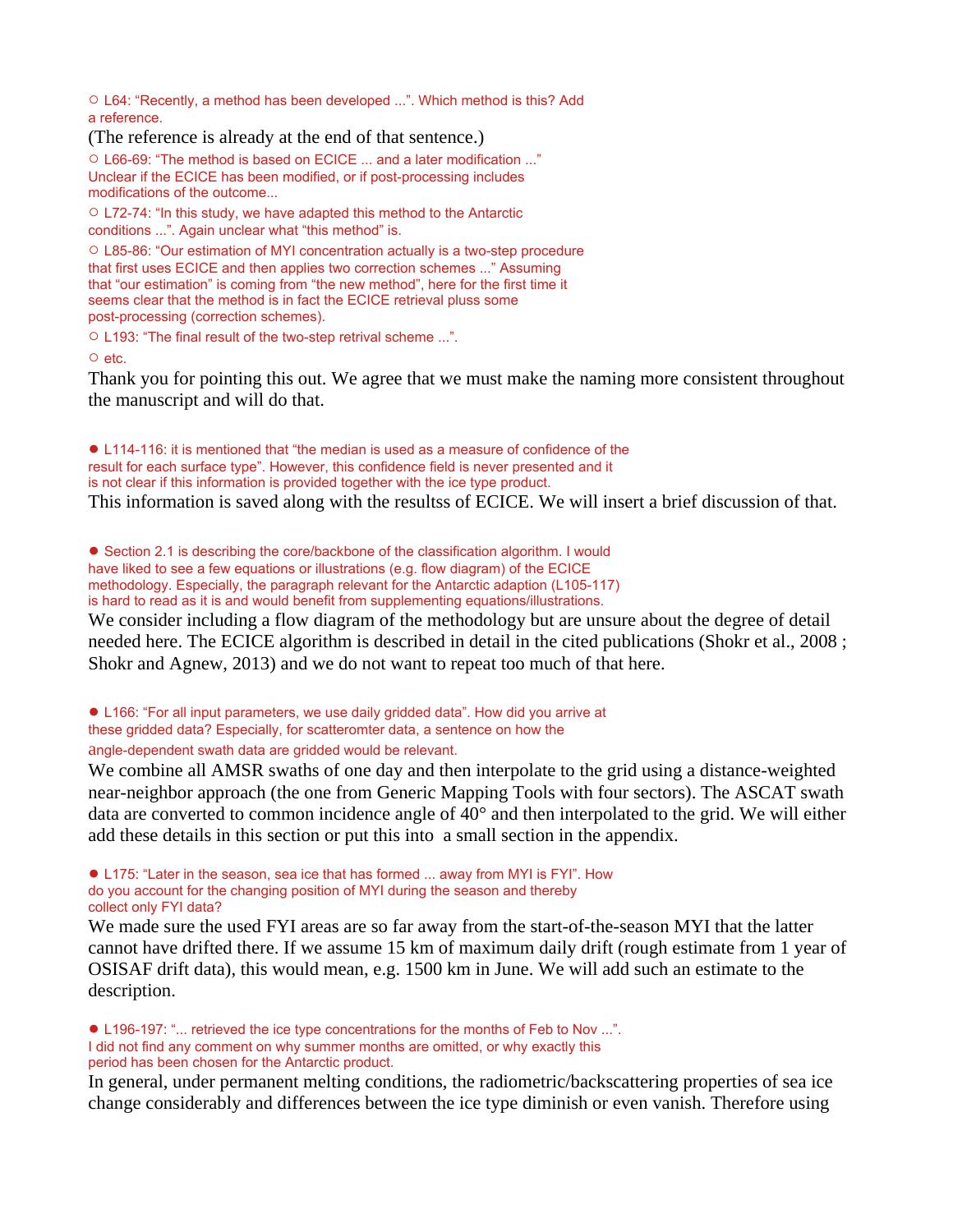ECICE in summer does not yield reasonable ice types. We apologise for not having stated this important fact and will add a similar explanation to section 2.1 on ECICE.

● The final output is "corrected MYI" (L193), however the "uncorrected FYI, MYI, and YI" are also provided.

○ It is not clear if the uncorrected fields are "pure ECICE" outcome?

Yes, the uncorrected fields are the "pure ECICE" outcome. We will add this were we mention the preliminary ice types (L194, "without applying and correction")

#### ○ uncorrected MYI (or Ex-MYI) is never presented, and maybe they should be shown?

We have actually already considered that and decided against it as ExMYI should first be investigated in more detail. Please note that other ice concentration algorithms that produce MYI do not apply corrections to account for anomalies in the locations of the MYI. The correction scheme used in ECICE can be used in any algorithm.

#### ○ Could you include a comment whether MYIcorrected+FYI+YI or MYI+FYI+YI add opp to 100%? And if not, please comment on this as well.

The uncorrected ice type concentrations add up to the total ice concentration (which can be between 0% and 100%, of course), When correcting MYI, the amount added or subtracted is not subtracted or added from FYI or YI as we cannot say to which of the latter two it "belongs". Hence, MYIcorrected+FYI+YI cannot add up to the total ice concentration. We will add this explanation to the text.

#### ● It is not clear if a threshold is used for the ice edge? Or are all surfaces with >0% ice concentration classified?

We do not use any threshold, but directly retrieve the concentration of the three ice types everywhere. In areas of open water (100%), all ice types have 0% of course. We consider mentioning this in an appropriate place.

#### ● Several places it is announced that this computation can be extended to present time. What will the latency be for such a retrieval?

We have since implemented daily retrieval. The ECICE output is in near real time, within 1 day of receiving AMSR2 and ASCAT data. The latency of the corrected MYI is 16 days. We will mention this important information at an appropriate place.

In order to be a manuscript presentating a longer time series, it is surprising to see that there is a complete lack of presenting or showing any long-term (seasonal, interannual, regional) behaviour or variability. Only a few hand-picked days are shown and the year 2018 MYI total area time series. Since this is the first time a longer time-series of ice type is presented for the Antarctic, then it would be appropriate to show a full record plot and potentially discuss any trends and variabilities, (or missing trends).

We will add a section showing complete (2013-2021) time series and discuss them.

Several places it is mentioned the possibility of a record covering the period 2002 to present. However, the present record covers the period 2013-2019. Can you make this more clear what defines the period you present and why is this period selected? And hereafter (best fitted in a discussion or conclusion section) mention possibilities for extending the time series and what this would require and what is the timeline for implementing this.

We will state this more clearly: The period starts with the availability of AMSR2 data, in principle in July 2012. As the drift correction scheme needs to starts at the beginning of the cold season, we start to retrieve in 2013. The end of the period is now 2021 – we will change the text accordingly.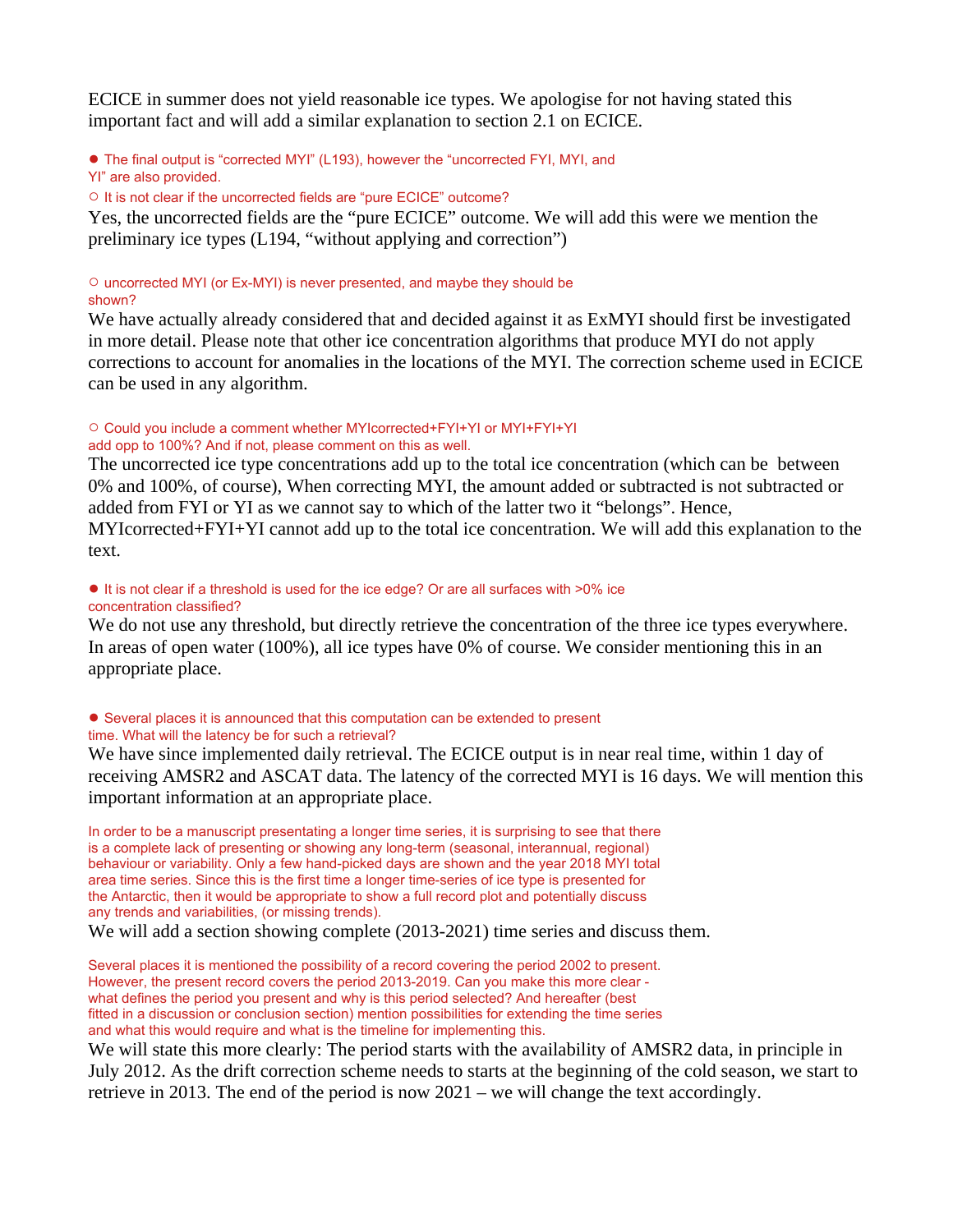## Other comments

General comment for the figures: Could you consider to label the sub-figures and thereby avoid " top-right", etc

The use of "top right" etc. seems common practice in many publications, but we will consider the subfigure approach.

Figure 1: Why not simply add the sensor type in the title of each subfigure instead of the "Dist. set: Aq2" which is a title that does not give any sense. We will modify the figure along the suggestions given.

Figure 1: Some of the shown density distributions clearly shows a double-peak. Can you comment on this and could this in fact indicate that more types are represented by the distribution?

Yes, e.g. the distribution of MYI in GR17,37V, the red curve in the lower left plot, shows to almost distinct peaks. This might point at to subtypes. However, in order to retrieve one more ice type (by splitting "MYI" into two subtypes), ECICE would also need one more input channels as the number of input channels must be equal or larger than the number of retrieved surface types. We are not sure if is makes sense to add this discussion into the manuscript, though.

Figure 2: I find it difficult to locate this region. Either you could add an overview map or with words explain better where this is. E.g. " the inner part of ..." We will do that (overview map or text).

Figure 3: the sub-titles should be upgraded, preferably with one sub-title for each subplot. Also the sub-title of the lower-right should be updated/corrected. Usually there is just one caption under a figure. We will consider readability and try to improve on that.

Figure 6-9: Here is used four figures for illustrating Young Ice. Potentially, these could be merge into fewer figures. The PSSM maps - the gray color should be defined in the caption. Even better, if the coast/land could be added for better orientation of the sub section.

We consider combining the figures, but are not sure if this makes them better to read. The meaning of the grey areas will be defined in the caption, of course.

Figure 10/L286: What is shown in this figure? Is it the extent of all ice pixels that contain some concentration of MYI? Or is the MYI concentration or the full ice concentration taken into account?

As mentioned in the caption, this is the full MYI area, taking the MYI ice concentration of each pixel (0% to 100%) into account. So this is *not* the extent, which is commonly defined as the sum of the full area of all pixels with an ice concentration above 15%.

General comment for the tables: The layout of the table caption differs between the tables some times it appears above and sometimes below. Will be fixed.

General comments:

L25: you could add a reference to the YI definition (e.g. WMO Sea-Ice Nomenclature 2017) Yes, we add reference to the WMO Sea Ice Nomenclature when we first introduce the ice types.

L33: explain or add a reference to why all MYI is SYI.

We will add the remark that almost all Antarctic sea ice will drift out into lower latitudes and meld within two years.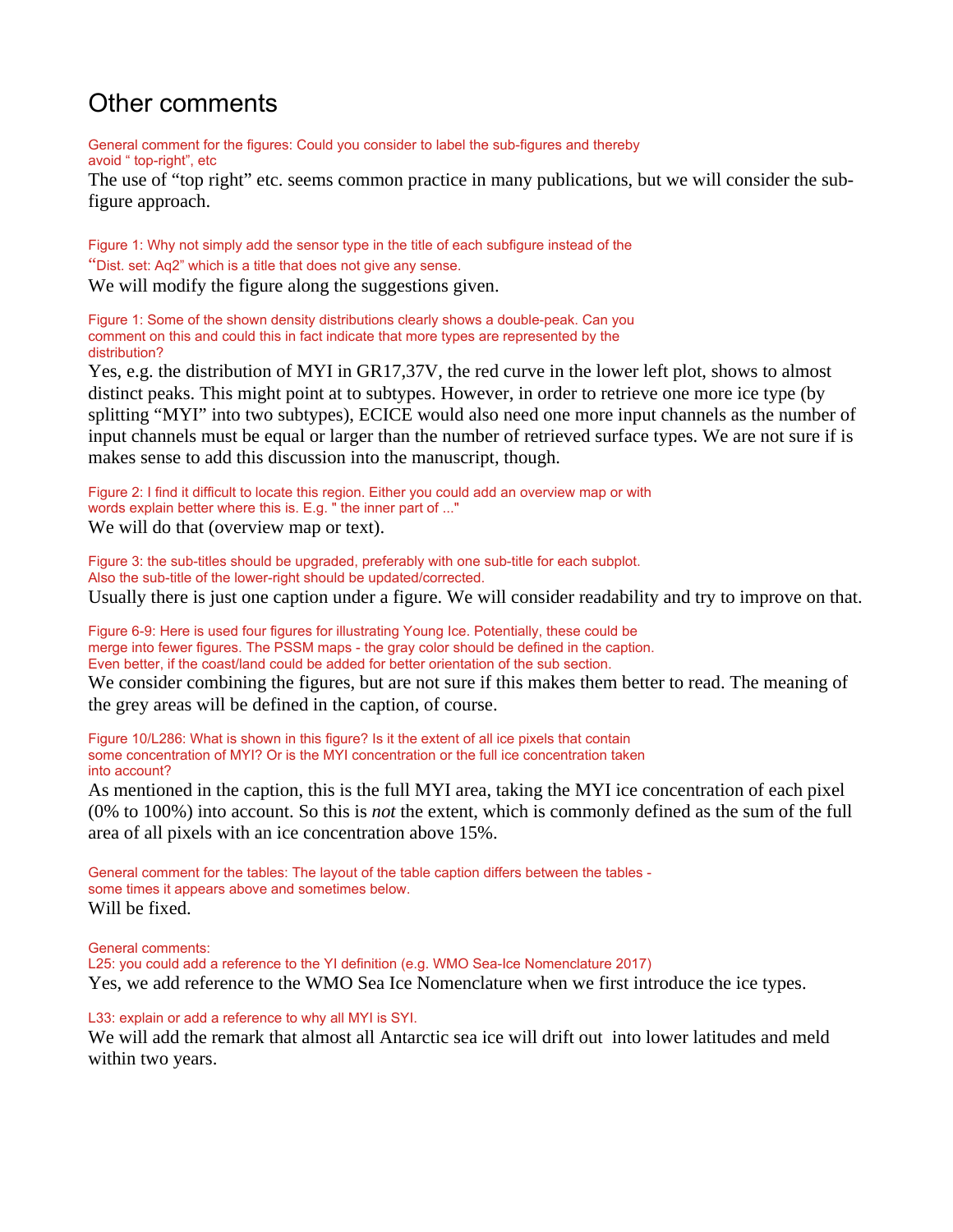L38-39: "Antarctic sea ice has strong region-dependent ..." This sentence stands a bit alone. Could you say a few more words on this?

As this statement is not really relevant here, we rather delete it.

L43: Move "in the Antarctic" to the beginning: "Sea ice cover in the Antarctic..." Yes.

L51: repeats that MYI typically is in Weddell Sea (L31)

Yes, but we see no problem in repeating this statement here as we here discuss the importance of the Weddell Sea in particular.

L62: "Total and partial sea ice concentration ..." when first time reading this, it was not clear that "partial sea ice concentration" was referring to the ice types. I suggest re-wording this whole paragraph.

We well reword this: "The concentration of total sea ice and of the sea ice types"

L72: "Ye et al., 2019" is not accepted for publication. Can you find another reference? A revision of the cited study is in progress, for the time being, there is only the discussion paper.

L74: replace "regularly" with "operationally" Yes

L77: "brief account of ECICE and its adaption to Antarctic ..." Would it be more correct with "brief account of ECICE, implemented correction schemes, and the adaption to Antarctic ..."

Yes, of course – we will correct this.

L78: remove "first"?

L78-79: since the entire record is never presented, I would suggest deleting the period. Simply "In sec 3, the outcome of the Antarctic sea ice type concentration mapping is compared with ..."

We rewrite the sentence as: "In Section 3, results of the Antarctic sea ice type concentration mapping are compared with results from..."

#### L91: Any reason why SSM/I can be included but not SSMIS (and other passive microwave radiometers)? Why mention SSM/I if it is not included in the present method/production?

After 2002, the preferred satellite instruments to be used are AMSR-E and AMSR2 as they have higher resolution than SSM/I and SSMIS. SSM/I was mentioned as it can extend the record backwards before the AMSR-E era. SSMIS can, of course also be used, and actually it can close the gap between AMSR-E (until Oct 2011) and AMSR2 (from July 2012). We will mention this here.

L100: "Most methods" please include references.

We will include reference to the ice concentration algorithm comparison paper by Ivanova et al., (2014, doi:10.5194/tc-9-1797-2015), this saves specifying 10 extra references.

L132: "If MYI .. drops at any location during a warm spell ...". Are there not any restrictions on this drop to occur in the vicinity of where the warm anomaly appears? We actually meant "at any location affected by the warm spell" and will correct the text accordingly.

L140: "After that, MYI can only drift ..." What exactly do you mean by this? If you mean that no more MYI will be created (per theoretical definition) after this point, then say this more clearly. In the same sentence is used the word "melting" which is not a part of "drifting"... Please re-phrase this sentence.

We will slightly reword the sentence: "After that, during the cold season, no new MYI can be generated. MYI can then only drift, and its concentration can only be changed by divergence, convergence, and melting."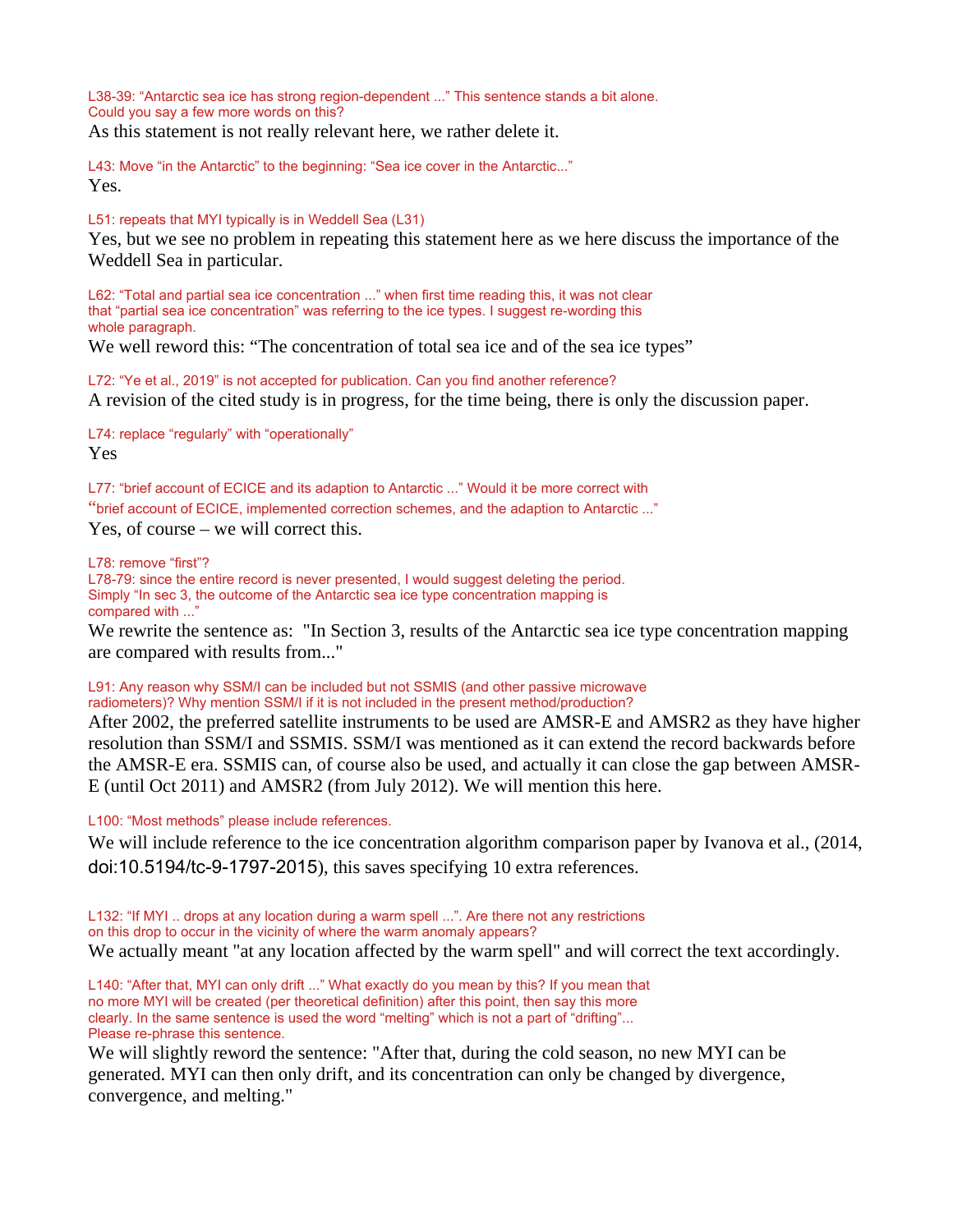L144: "... boundary of MYI cover ..." Please define the boundary of MYI cover. Is this where MYI conc  $= 0\%$ ?

We use a threshold of 20% MYI concentration to define the MYI boundary. We will insert this information in the manuscript

L153: "... sudden reductions ...", sudden reductions in time, I assume? Yes, we use "sudden" in the standard, temporal, meaning, as the specification "(within one day)" suggests.

L156: "The values of the parameters ...". Please indicate from where these values are taken, e.g. include reference or discussion on how they have been chosen.

The values were empirically determined for the correction schemes in the Arctic and have been kept here. We will insert this information.

L160: Why is AMSR-E presented here when the ice type record covers 2013-2019? AMSR-E data will be used in the next step. However, using them has already been implemented.

L167-168: Is the Melsheimer reference the right reference to add just after NSIDC? Yes, it is, as the NSIDC grid in the context of sea ice type retrieval is described in more detail there.

L168-169: Could you please elaborate a bit more on this, e.g. by simply presenting the approximate spatial resolution of the used input data? Yes, the actual numbers will be inserted.

L174: As "ASI" is used only once, I suggest to just fully write the full name here, for easier readabilty.

This is why we have put the full name and the link and reference into a footnote.

L174-175: It is a bit unclear from what seasons the training data is collected. Is MYI data collected from only beginning of the freezing period. Please give a bit more details.

The MYI data are collected from the first months of the freezing season. We will add more details on that to the text.

L188: Are there any reasons for using ERA Interim instead of the newer ERA5? When most of the presented work was done, ERA-5 was not available yet.

L190: When mentioning the potential NSIDC ice drift data, please include a comment on why OSI SAF ice drift data are chosen to be used, and whether NSIDC data have been tested out in the ice type retrieval. Also, please note that an ice drift climate data record from OSI SAF is in the pipeline for this spring 2022 (regarding L202-203).

(NSIDC drift data have been used already for retrieval in the Arctic (see Ye at al., 2016b). At the time this study was started, the used OSISAF data seemed the best choice, but we are actiually considering switching).

#### L191-192: this is a repetion

Well, we once more reference Tables 2 and 3 (after referencing them in sections 2.2.1 and 2.2.2) and see no harm in that.

L218: Are these threshold procentages randomely chosen, or can you comment on why 50% is used for YI and 70% for the others.

They were empirically chosen.

L225: To my knowledge, NIS do not produce Stage of Development maps. Plese check this out.

NIS of the Norwegian Met. Institute is at least one of the three partners of that project. As far as we know, NIS has contributed some regional ice charts (but not SoD?). -- We will leave out NMI/NIS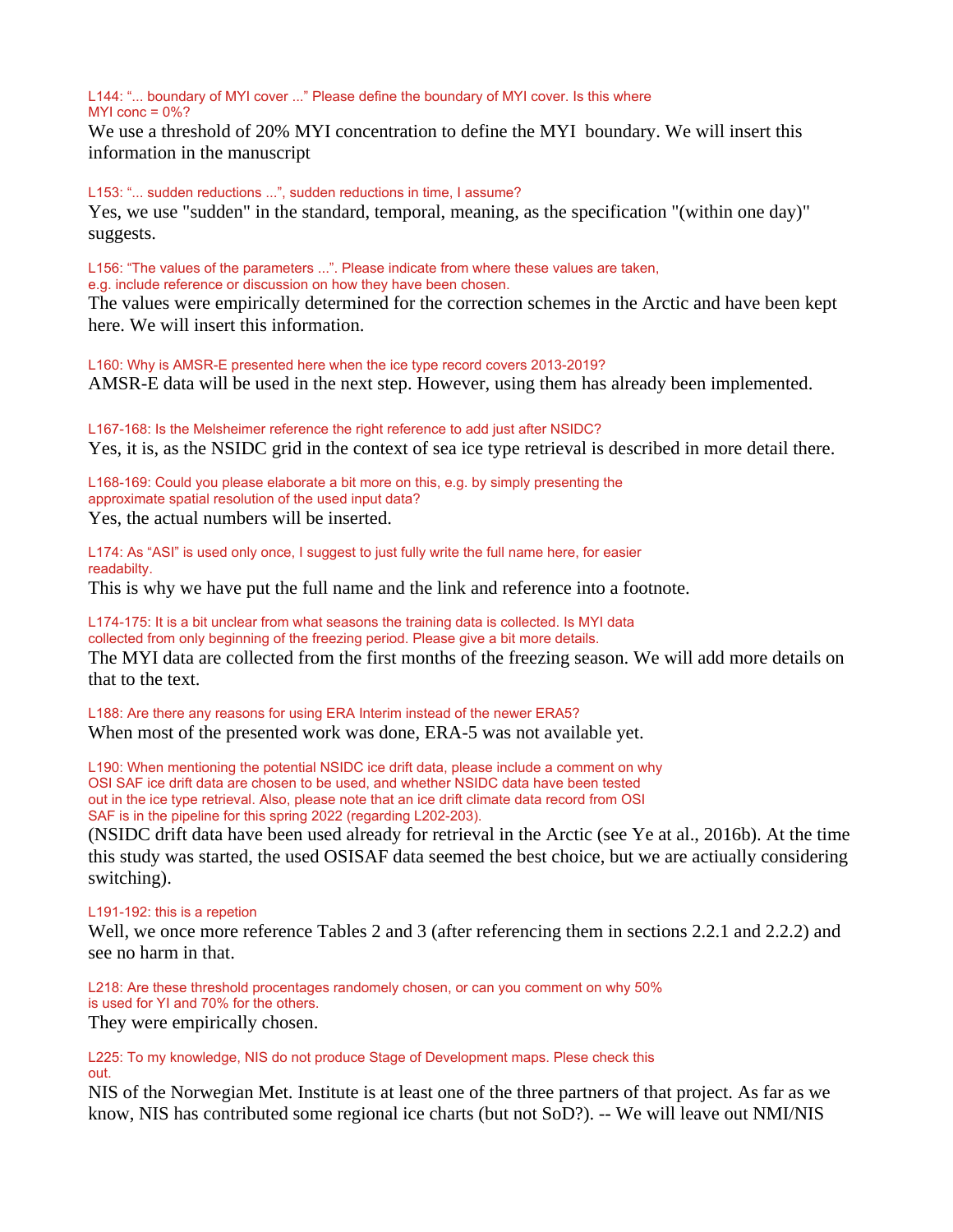dL225: To my knowledge, no SoD maps are available on the webpage in 2014. Please chech this out.

Thank you for pointing this out, concentration maps start in December 2014, but SoD maps only in May 2015. We will correct that.

#### L231-233: Is this information relevant (and is it true in practice?)?

We considered this information necessary because it makes some MYI (in the first half of the season, until end of June) appear in similar colours as FYI. We will check, however, this is is really needed here.

L235-236: when you write "an overall correspondence" - is this referring to results shown here, or did you check all available charts against the product. Please give more information on what is in overall correspondence and how this has been concluded.

We have compared at least one SoD chart per month (there is one per week) for two entire seasons.We consider publishing these comparisons as supplementary data. We will elaborate on that.

L279-280: The contribution from Ex-MYI is not shown or taken into account here. Please include this contribution to the discussion of FYI and YI.

As already mentioned above, we had decided against showing Ex-MYI as we have not investigated it thoroughly. We can only say that it is actually FYI or YI (but cannot tell which).We consider adding this information to the text.

L310: Please add affiliation or title for Ted. Yes.

L312-314: This paragraph is unclear. Please re-phrase. Yes, we will rephrase it to make it clearer.

L315-316: I suggest that you include some mapping examples from September/October to better visualize for the reader why you see an increase in the MYI area.

In L315-316, we speak of a decline of MYI concentration, not an increase. We will consider adding a new figure here.

L332: "spatial resolution" or grid resolution? Yes. it should be "grid resolution".

L334: "(so far the only source of ice type information in the Antarctic)". This should be reworded. I assume that in situ data exists to some extent. Also, OSISAF ice type product exists and is processed on an operational basis.

We meant detailed and comprehensive ice type information (this OSISAF ice product has only FYI and MYI) that does not only rely on automatic satellite data processing. We will modify the text accordingly.

L341-342: "The data become unstable toward the end of the freezing season in September/October, with MYI being underestimated" I think this has not been shown clearly in the result section. And how do you conclude that MYI is being underestimated? See L315-322 in the Discussion section: We retrieve much less MYI than the SoD charts which, however, seem a bit "unstable" or inconsistent. In the discussion, we give a possible physical explanation for an underestimation (L319-322). Here, in the summary, we will add a "probably" before "underestimated".

L344: I would remove the sentence "outweighs the shortcomings". This only put your product in a bad light I would say.